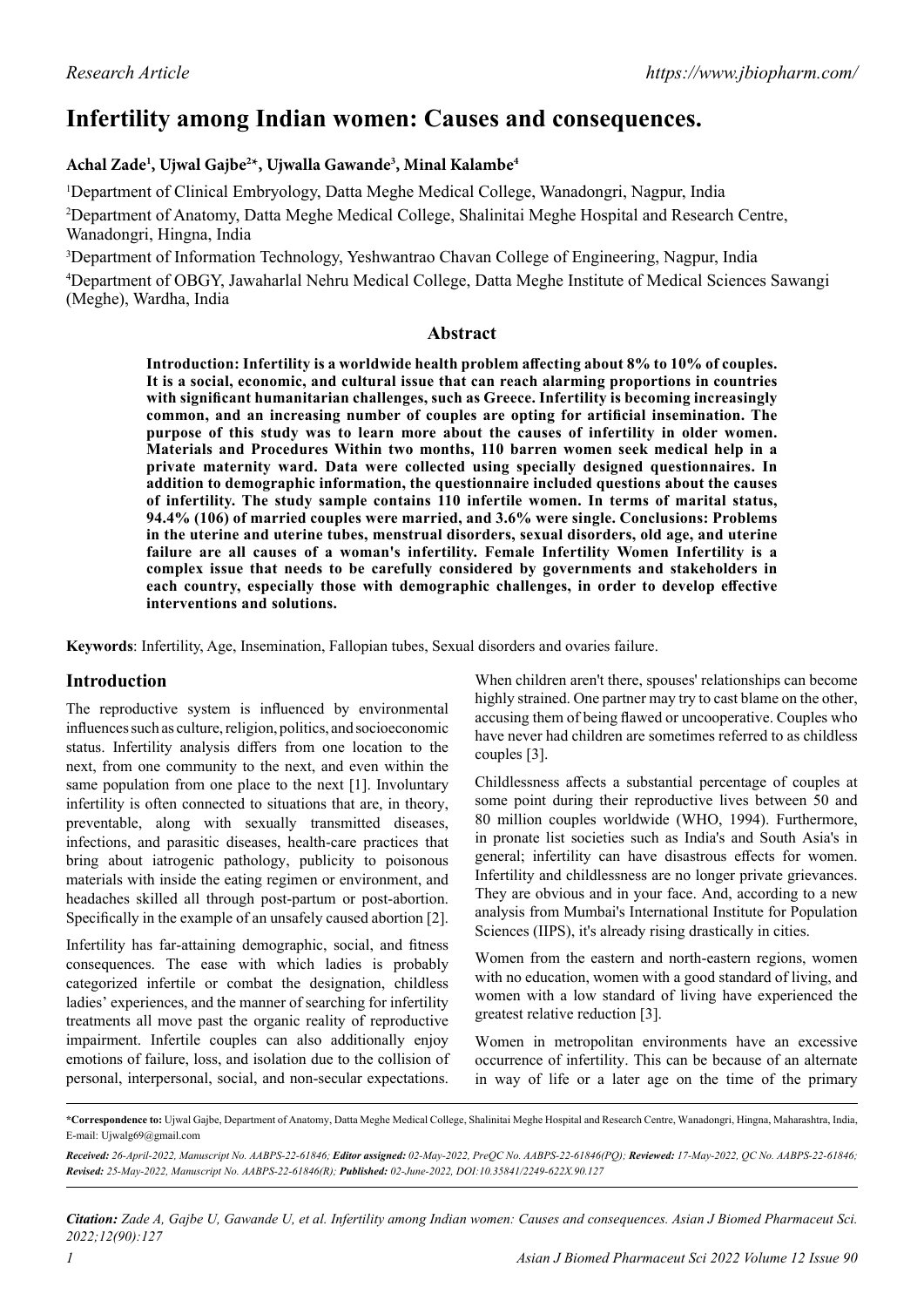marriage. When it involves religion, Muslims have the bottom occurrence of infertility. Scheduled tribes have an excessive price of infertility. The price of infertility rises in tandem with girls' instructional attainment. This can be associated with the truth that dreams for better instructional stages put off marriage, ensuing in an excessive infertility price amongst this subset of the population, that is showed via way of means of the aforementioned causative variables (better age at marriage, city dwelling style, etc.). The price of infertility is inversely proportional to one's widespread of dwelling. Working girls have a better danger of growing breast cancer.

Both men and women can experience infertility, or the inability to produce a live birth following appropriate sexual exposure without the use of contraception. Most infertile couples suffer from primary infertility, which means the woman has never conceived, according to the World Health Organization (WHO). Secondary infertility, on the other hand, can strike a woman at any point after her first pregnancy. When compared to fertility research, infertility has received little attention. According to the International Conference on Population and Development's Program of Action, roughly 1319 million couples in India are likely to be infertile at any given time [4].

Early pregnancy age, a history of no prenatal care during the previous pregnancy, undesired pregnancies and stillbirths, infections acquired during the previous delivery, and HIV and other STIs are all strongly linked to secondary infertility. It is self-evident that an infertility prevalence of more than 5% indicates preventable or curable reasons. As a result, prevention should always take precedence over cure. In developing nations, where the majority of instances are caused by improper deliveries, botched abortions, and STIs, prevention is extremely important [5].

According to the WHO-ICMART glossary, "a disorder of the reproductive system is described by the failure to obtain a clinical pregnancy after 12 months or more of regular unprotected sexual intercourse" (WHO-ICMART glossary\*) Primary and secondary infertility are the two types of infertility

The term "primary infertility" refers to a couple who have never been able to conceive. Secondary infertility occurs when a couple has previously had a pregnancy but then fails to conceive. Primary infertility affects the majority of infertile couples around the world.

Both male and female factors can contribute to infertility. Female infertility accounts for around a third of infertility issues, while male infertility accounts for the remaining third. In the other situations, infertility may be caused by difficulties in both partners or by an unknown cause [6].

#### *Pregnancy is the end consequence of a multi-step process*

- A woman's body must release an egg from one of her ovaries to become pregnant external symbol.
- Along the way, a man's sperm must unite with the egg (fertilize).
- The fertilized egg must pass through a fallopian external symbol on its way to the uterus (womb).
- The embryo must connect to the uterus's inside (implantation).

According to the World Health Organization, infertility can affect a woman in one of three ways: failure to become pregnant, inability to maintain a pregnancy, or inability to carry a pregnancy to term [6].

The following are some of the factors that affect both sexes' fertility:

- Factors in the environment and at work.
- Toxic consequences of cigarettes, marijuana, or other substances.
- **Excessive activity**
- A poor diet is linked to rapid weight loss or increase.
- A senior citizen

# *Polycystic ovarian disease (PCOD)*

It is a type of ovarian cancer that affects women. PCOD (Polycystic Ovarian Disease), additionally called Polycystic Ovary Syndrome (PCOS), is a not un-usual place disorder that influences 5% to 10% of ladies among the long time of 12 and 45. It is a trouble resulting from hormonal imbalances in a woman. It can make it harder for women to get pregnant and cause problems by going through their monthly period. The most common symptoms include lack of ovulation, irregular periods, acne, and hirsuitism. Left untreated, it can spread to insulin-resistant sugar, obesity, and high cholesterol, all of which can lead to heart disease [7]. PCOD (Polycystic Ovarian Disease) is caused by a number of factors.

The ovaries normally produce female sex hormones and a small quantity of male sex hormones (androgens). During each menstrual cycle, these aid in the correct growth of eggs in the ovaries.

Polycystic ovarian syndrome is connected to an imbalance in these sex hormones. In PCOS, they begin to create somewhat more androgens. As a result, patients cease ovulating, develop acne, and acquire extra facial and body hair. The ovaries contain egg-filled sacs called follicles. During each menstrual cycle, one or more eggs are normally released. Ovulation is the term for this process.

In polycystic ovarian syndrome, the eggs in these follicles do not mature and are not released from the ovaries. The growth of small cysts in the ovary causes polycystic ovaries. PCOS appears to run in families, so if other women in your family have it, or if you have irregular periods or diabetes, you're more likely to have it [8].

The following are some of the most common PCOD/PCOS symptoms:

- Acne
- Gaining weight and not being able to lose it.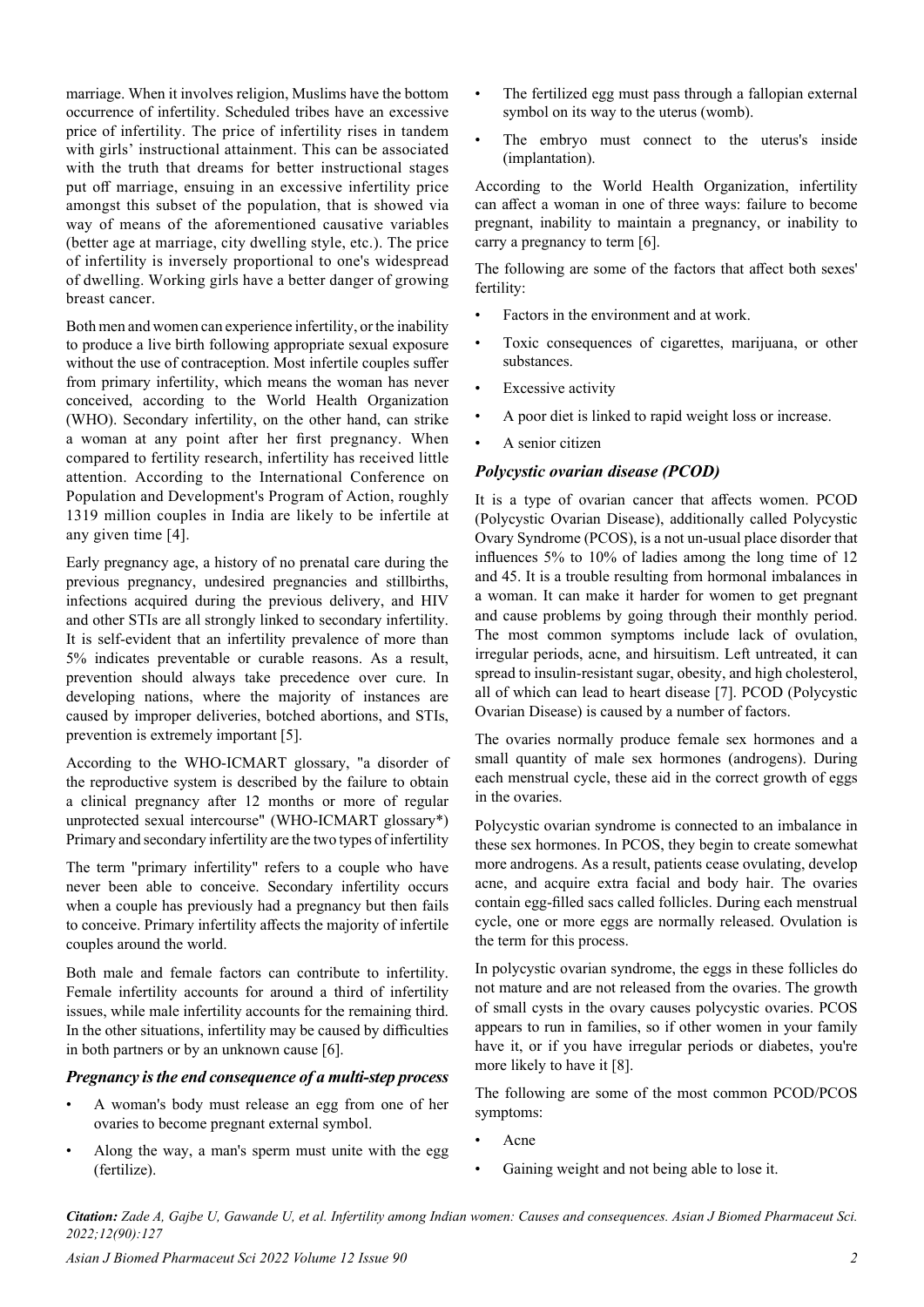- Hair growth on the torso and on the face. Women's facial hair is thicker and darker, and they have more hair on their chests, tummies, and backs.
- On the scalp, hair is thinning.
- Periods that is erratic. Women with PCOS often have fewer than nine menstrual cycles per year. Some women don't have periods, while others have a lot of blood in their system.
- Fertility issues. PCOS makes it difficult for many women to conceive (infertility)
- **Depression**
- Blood sugar levels are measured, thyroid hormone tests are performed, and an ultrasound of the belly and pelvis is performed. Estimations of serum androgens, luteinizing hormone, and other hormones are sometimes requested.

## *Treatment*

PCOD/PCOS medical treatment focuses on addressing your specific concerns, such as infertility, hirsutism, acne, or obesity.

- Glucose levels in the blood are reduced.
- Fertility restoration
- Acne or hirsutism treatment
- Regular menstruation is restored, and endometrial hyperplasia and endometrial cancer are avoided [6].

Diabetes, high blood pressure, and high cholesterol have all been linked to weight loss (which might be difficult). Even a 5% weight loss of total body weight has been demonstrated to aid with hormone imbalances and infertility.

The following medications are used to treat polycystic ovarian syndrome's irregular hormones and menstrual cycles:

- Menstrual periods can be made more regular with birth control or progesterone tablets.
- Metformin, an insulin-sensitizing drug, can help with PCOS symptoms and can even bring menstrual periods back to normal. It may also aid weight loss for certain ladies.
- Analogs of the LH-releasing hormone (LHRH)
- The egg matures and is released after treatment with clomiphene citrate. This or other reproductive medicines may be required by certain women in order to conceive.

# *Complications of PCOD*

- Endometrial cancer risk is higher.
- Infertility is a common issue for many couples (early treatment of polycystic ovary disease can help prevent infertility or increase the chance of having a healthy pregnancy).
- High blood pressure, heart disease, and diabetes are all obesity-related diseases (BMI greater than 30 and waist circumference greater than 35).
- Breast cancer risk may be raised [8].

# **Causes of infertility**

Sexually transmitted infections (STIs) are the greatest preventable cause of infertility, accounting for 70% of tubal damage due to pelvic inflammatory disorders. Low fertility is becoming more widespread around the world, especially in urban areas where women are planning their first children later in life [9]. Infertility impacts as much as 15% of couples global throughout their reproductive years. According to the World Health Organization, the general occurrence of number one infertility in India is predicted to be among 3. Nine and 16.8%. Infertility costs range via way of means of country in India, starting from 3.7 percentages in Uttar Pradesh, Himachal Pradesh, and Maharashtra to 5% in Andhra Pradesh and 15% in Kashmir, with costs converting throughout tribes and castes in the identical region [10].

Inability to have kids influences couples, inflicting emotional and mental misery in each guys and women. Infertility prevention and remedy are robotically overlooked or placed low on the concern list, regardless of the diverse social, mental, economic, and clinical ramifications, especially in low-profits international locations which are already below populace pressure. However, in current years, a more consciousness of the need of along with infertility prevention, care, and remedy into habitual health-care offerings has emerged [11].

Damage to the fallopian tubes (the tubes that delivery eggs from the ovaries to the uterus) can save you the egg from getting access to the sperm. Pelvic inflammatory disorders (PID) resulting from numerous infections, endometriosis, or pelvic surgical procedure can reason harm to the fallopian tubes. Sexually transmitted ailments are the maximum not unusual place reason of PIDs (STIs).

Disruptions in ovarian characteristic or hormonal reasons During the menstrual cycle, synchronized hormonal adjustments occur, ensuing with inside the launch of an egg from the ovary (ovulation) and thickening of the endometrium (uterine internal lining) in instruction for the fertilized egg (embryo) to implant with inside the uterus. Infertility can be caused by abnormal uterine anatomy, including the development of polyps and fibroids.

Cervical causes: A small percentage of ladies might also additionally have a cervical difficulty that forestalls sperm from passing thru the cervical canal because of atypical mucus manufacturing or beyond cervical surgical treatment. Unexplained "infertility". The actual causes of infertility problems are never determined in roughly 20% of infertility cases [12].

# *Who is at risk of infertility in women?*

Infertility in women can be caused by a number of factors. Infertility in women can be caused by a number of things, including overall health, genetic (inherited) characteristics,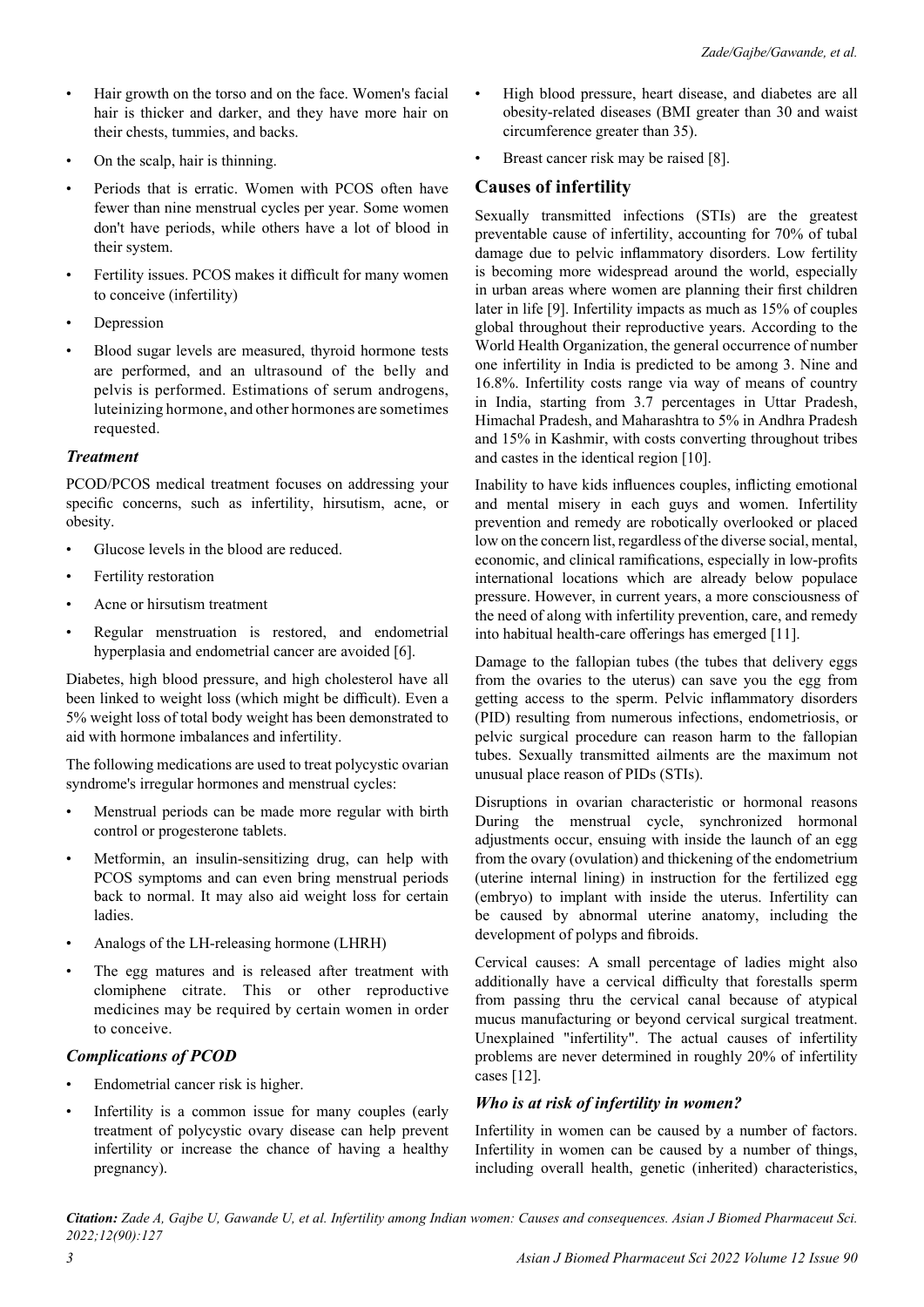lifestyle choices, and age. Some instances of specific factors are as follows:

- Age
- Ovulation is prevented due to a hormonal problem.
- Menstrual cycle that isn't normal.
- **Obesity**
- Being overweight is a problem.
- Extreme exercise results in a low body fat percentage.
- **Endometriosis**
- Problems with the structure (problems with the fallopian tubes, uterus or ovaries).
- Fibroids in the uterus.
- **Cysts**
- Tumors
- Lupus, rheumatoid arthritis, Hashimoto's disease, and thyroid gland diseases are examples of autoimmune disorders.
- Infections that are spread by sexual contact (STIs).
- Ovary Insufficiency (Primary) (POI).
- Substance abuse that is out of control (heavy drinking).
- Smoking
- DES syndrome (DES is a medicine given to women to avoid pregnancy issues such as early birth or miscarriage.) However, some of the offspring of women who took DES have had infertility as a result of the medicine).
- An ectopic (tubal) pregnancy in the past [13].

## *Diagnostic analysis and tests*

During an appointment to diagnose lady infertility, what questions will my medical doctor ask? Your medical doctor will need to listen approximately your menstrual cycles, preceding pregnancies, miscarriages, pelvic pain, and unusual vaginal bleeding or discharge. You also can be puzzled if you've got ever had any preceding pelvic infections or sexually transmitted infections (STIs). The following are a few examples of viable questions:

- Have you had any past miscarriages or pregnancies?
- Is your menstrual cycle painless and erratic, or is it typical and consistent?
- Do you experience a lot of bleeding or strange discharge?
- Do you experience any pain in your pelvis?
- Have you had any previous abdominal surgeries? [14].

# **Treatment**

Hormone and ovulation-supporting medicines are commonly used in fertility treatments, which are occasionally combined with minor surgical operations. A range of treatments known as assisted reproductive technology (ART) can help you conceive a child. Procedures that make it easier for sperm to fertilize an egg and facilitate egg implantation in the uterine lining are examples of ART. When you're ovulating, healthy sperm is retrieved and placed straight into your uterus, which is known as intrauterine insemination (IUI) [15].

IVF entails extracting eggs from your ovaries and fertilizing them in a lab with sperm, in which they change into embryos. A physician will subsequent placed the embryos into your uterus. Cryopreservation (retaining your eggs, sperm, or embryos), egg or embryo donation, and gestational companies are all examples of ART (generally called surrogacy).

Donor sperm, donor eggs, and surrogates are often utilized by same-intercourse couples and unmarried those who need to begin a family. If you're not able to conceive because of a problem together along with your very own sperm cells or eggs, you could use sperm and/or eggs from a donor [16].

Consult a specialist who specializes in pregnancy and/or infertility to determine which treatments are right for you. A fertility expert can be referred to you by your family doctor or gynecologist. Your local Planned Parenthood health clinic may also be able to assist you in discovering a fertility specialist in your area or provide fertility treatments [17].

### *Prevention*

Simple lifestyle modifications can help you live a healthier life and lower your chances of infertility.

Weight loss is crucial in stopping and treating infertility, as are different way of life changes. Women who are obese or underweight ovulate much less regularly than ladies who're of a healthful weight. Males who're obese also are greater vulnerable to end up infertile. As a result, eat well and exercise consistently to maintain a healthy weight. Consume a well-balanced diet rich in whole grains, legumes, fresh fruits and vegetables, and low-fat dairy. Sugar, alcohol, and caffeine consumption should be limited, and smoking (even passive smoking) should be avoided.

While moderate exercise can assist improve menstrual regularity and overall health, excessive activity can sometimes disrupt the menstrual cycle, as shown in competitive athletes who train hard. Making time for enjoyment and relaxation can help you reduce stress and improve your physical and mental health. Illegal drugs, such as marijuana and cocaine, should be avoided because they might create fertility issues. Engage in sexual activity in a responsible manner [18].

# **Conclusion**

Problems in the uterine and uterine tubes, menstrual disorders, sexual disorders, old age, and uterine failure are all causes of a woman's infertility. Female Infertility Women Infertility is a complex issue that needs to be carefully considered by governments and stakeholders in each country, especially those with demographic challenges, in order to develop effective interventions and solutions.